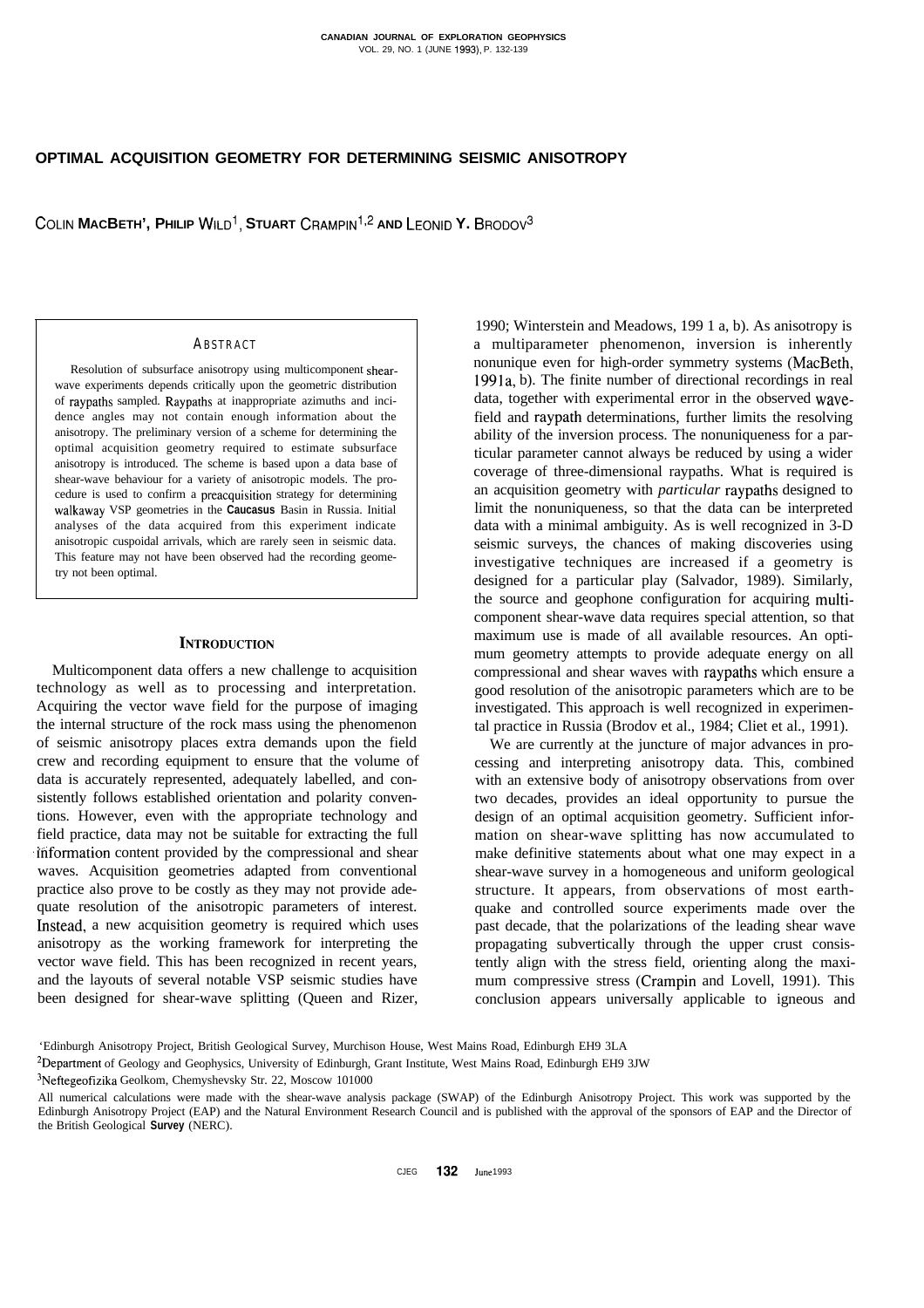metamorphic rocks. The polarizations also display some consistency with core fractures, borehole televiewer images and outcrop fracture patterns (Queen and Rizer, 1990). In sedimentary basins it appears that fine-layering anisotropy (the acronym, PTL, strictly used for periodic sequences of thin layers, is also used to refer to this type of anisotropy) of the rock matrix combines with fracture-induced (EDA) anisotropy (Crampin, 1993) to give an orthorhombic symmetry (Bush and Crampin, 1991) with the shear-wave polarizations recorded from raypaths at normal incidence also aligning along the maximum compressive stress direction. Given the regularity of these observations it may therefore be assumed in most areas with plane-layered geology that an anisotropic model with EDA (vertical cracks) or PTL (horizontal layers) anisotropy, or both, will simulate the directional behaviour of the seismic waves. It should also be possible to use known local stress, predetermined fracture patterns and multiazimuth field tests (see below) to align experiments with this anisotropy, with wireline and core logs providing information on the matrix anisotropy. These can be used to form a suitable guess of the anisotropic model, which may then be used to predict the seismic wave behaviour for the different design geometries. These predictions, used in combination with an inversion procedure, determine the likely nonuniqueness of the anisotropic parameters for each design configuration, given prespecified experimental inaccuracies. The key to the successsful design depends upon the ability to invert a wide range of wave-field estimates. This can be achieved though the use of data base technology (MacBeth, 199 la, c) allied with experience of past experimental designs for the area.

### **OPTIMIZATION USING DATA BASE INVERSION**

### **Anisotropic data base**

The use of data base schemes in earth sciences has become increasingly popular in recent years as increased availability of hardware facilitates the mass storage of data. These data bases offer distinct advantages over active, analytically based schemes for solving complicated nonlinear problems, such as wave propagation in anisotropic structures, whilst compromising only in finer resolution. The type of data base used for this work consists of precalculated wave-field estimates 'of the behaviour of compressional and shear waves through a variety of predetermined anisotropic materials. For each discretely sampled three-dimensional direction, specified by the local incidence at the geophone and the ray azimuth, the data base stores polarizations and group and phase velocities for each wave type. The data base is constructed so that it covers all effective anisotropies likely to be encountered in the field, whilst remaining compact by taking into account any overlap of information due to symmetries in the anisotropic behaviour. Any problems in the computation of the eigenvalues and eigenvectors of the anisotropic materials are encountered and solved during initialization of the data base using ANISEIS (Taylor, 1991) so that the inversion can be quick and stable. In principle, the scheme is flexible so that the user may combine relative or absolute traveltimes and polarizations derived from different arrivals in the seismogram. Perhaps the most important advantage of this approach is the relative ease with which we can incorporate quite complicated a priori constraints relating to the known geological structure, well logs, dipmeter surveys, outcrop fracture directions or other relevant geophysical knowledge.

### **Quantitative evaluation of the optimum geometry**

This work presents a preliminary version of an algorithm for data base acquisition design in which *polarizations of the leading shear wave were used.* For this reason, the discussion below and the ensuing case study relate to the polarizations of VSP data only.

The design procedure begins with a suitable guess at an anisotropic model, based upon past and present geophysical information for the borehole and its immediate area, and the likely position of the reservoir zone. Different design apertures (raypath windows) are selected to image this zone. The number and size of these apertures will depend upon the number of VSPs that can be logistically and financially afforded in addition to the physical limitations in deployment of the equipment due to natural or artifical obstacles and lease boundaries. For the final source-geophone configuration and best guess at the anisotropic model local ray directions at each geophone are computed using anisotropic ray tracing. These directions are then used to extract the polarizations from the data base. It is then assumed that these polarizations are those which would be observed, and an estimation error of  $5^\circ$  is assigned. This error is chosen so that the inferred crack strike may be accurate enough to combine with geological and geophysical data for reservoir modelling. The error may be reasonable if factors of experimental control relating to the source and geophone are confined to within a specified (not unreasonable) tolerance (Zeng and MacBeth, 1993). This set of polarizations is then compared with those in the data base for the same or neighbouring ray directions within  $\pm 10^{\circ}$  in incidence angle and  $\pm 5^{\circ}$  in the azimuth determination. Data base (theoretical) and predicted (observed) values are compared for each anisotropic model using an  $L_2$ -norm for the objective function (MacBeth, 199 lc). This is related to an  $\chi^2$ -value for final representation and a probability statistic defined. Although this statistic may not be physically meaningful, it is used as a threshold for acceptance of the solutions. The relative quality of the various designs is judged by using the percentage of acceptable solutions, given a particular threshold probability value.

# **PRELIMINARY CASE STUDY**

### **Proposed VSP experiment**

In 1991, an opportunity was presented to test these ideas when the Edinburgh Anisotropy Project was invited to collaborate with Neftegeofizika Geolkom, Moscow, and Stavropol-Neftegeofizika, Stavropol, in the acquisition of a multiazimuth VSP in the Juravskoe Oilfield in the Caucasus Basin (Slater et al., 1993). The aim of the VSP experiment was to determine the anisotropic structure of a productive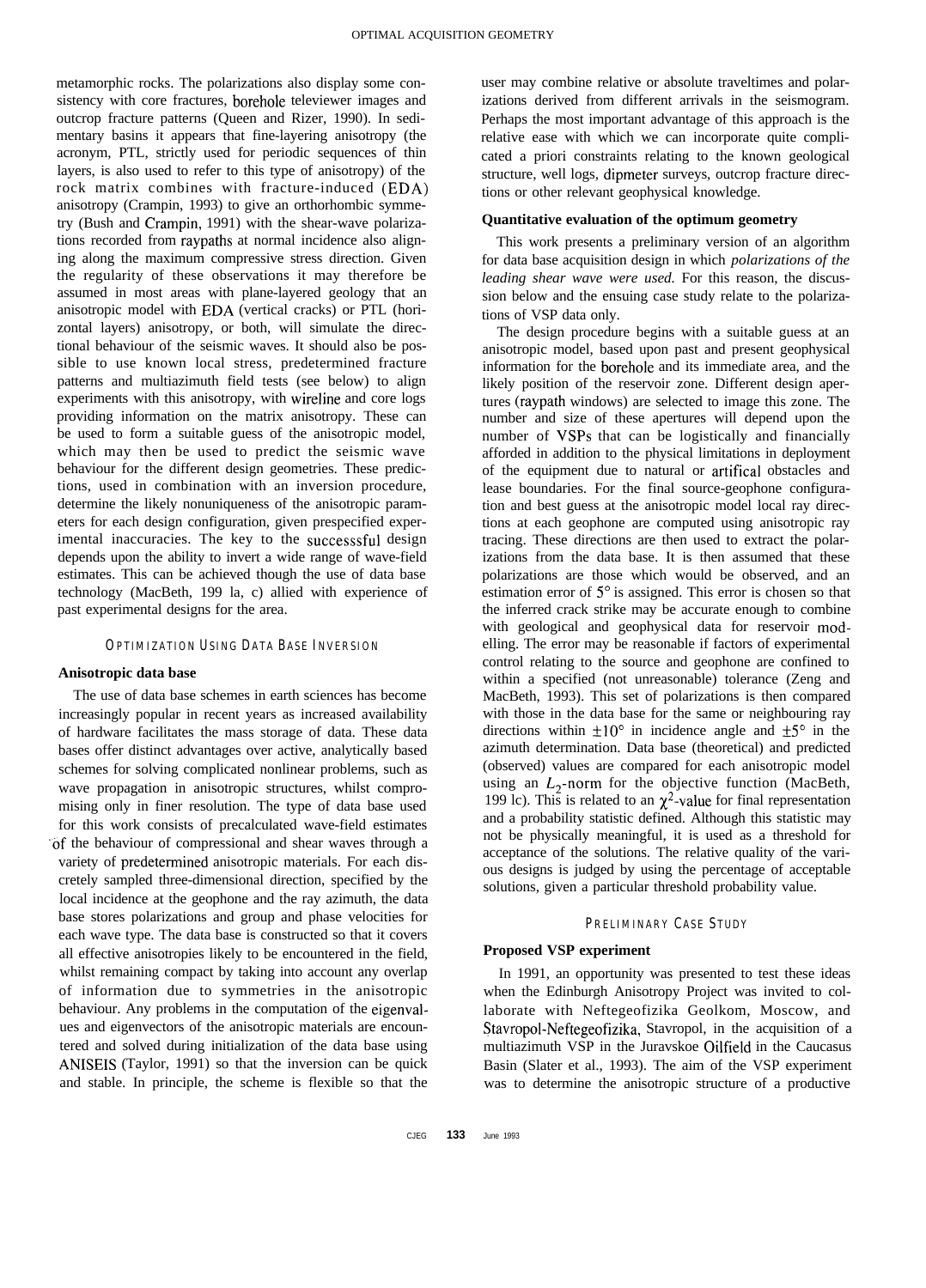*clay reservoir* and to compare it with the structure in a similar nonproductive layer in a similar terrain obtained with another VSP 5 km away. The experiment was to be in an area of flat-lying geology with 870 m of sandstones, limestones and clays, overlying a uniform 1200-m layer of clay with the reservoir layer situated at the bottom of this clay layer. The relatively flat surface topography of the area offered a free choice of design geometry.

The schedule, based upon past experience of this area (Brodov et al., 1984), consisted of a zero-offset P-wave VSP, an offset shear-wave VSP and several walkaway shear-wave VSPs at both wells. In the first stage of the experiment, it was planned to perform multiazimuth tests to obtain the crack-strike directly in the field. This consists of physically rotating the shear-wave source at near-offset in a full circle by 15" intervals. The records were then to be inspected in the field and the crack strike determined by the direction of maximum rectilinearity. These tests provided the reference orientation for the design parameters. A near-offset shear-wave VSP with two orthogonal source orientations was also planned with 5- or 10-m spacing down to the reservoir layer. This could be used to further confirm the multiazimuth crack-strike determinations and evaluate the crack density. The next stage consisted of two P-wave sources at approximately 500-m offset to orient the geophones; these were planned to have azimuths differing by 60" or 120". Detailed analysis of the anisotropic structure of the reservoir layer was to be obtained using offset and walkaway VSPs. For the offset VSPs, three-component geophone levels were to be located at 10-m intervals, from 2500 m to 700 m, and 100-m intervals, from 600 m to 100 m, in the well bore, with the source position to be decided. Three walkaway lines were proposed, two shear-wave and one P-wave, each with seven source locations positioned between 500 m out to 2500 m with exact details to be decided. In-line and cross-line source polarizations were to be shot for the shear-wave data. There were to be two geophone levels 100 m apart above and below the reservoir layer at approximately 2000-m depth. The design input to be confirmed by quantitative evaluation based on the data base acquisition design algorithm were the azimuths of the offset and walkaway lines (Figure 1).

## **Design using anisotropic data base**

The data base used in this present work consists of polarizations of the leading split shear wave for a range of threedimensional directions sampled at 4.5" intervals in azimuth and incidence angle through different anisotropic models simulated by permeating matrix (PTL) anisotropy by aligned, vertical microcracks using the method of Hudson (1986). This gives an orthorhombic symmetry characterized by three mutually orthogonal planes of symmetry and a number of point singularities (Crampin, 1991). A range of materials are created, with microcracks varying in strike from 0" to 180", with wet or dry content, and aspect ratio 0.001, 0.05 or 0.20. The crack density ranges from zero (pure PTL) to

0.20 and the matrix anisotropy from zero (pure EDA) to 40% birefringence. Although it is possible to also constrain the dip of the fine-layering and the cracks, these parameters are fixed at 0" and 90" in this present study as it was reasonable to assume horizontal geology. This gives four descriptive parameters for the cracks and layering, with one further orientation parameter giving the crack strike . This parameter set is found to be more convenient than nine independent elastic constants, as the variation in shear-wave behaviour with each parameter is intuitive and more easily followed. However, to aid conversion between the two representations, some of the solutions below are displayed as both crack-matrix parameters and elastic constants.

An anisotropic model, corresponding to one that may be expected at the Juravskoe site, was initially chosen from the data base using a velocity model taken from previous nearoffset studies in a similar area and an expected birefringence of 15% for the PTL anisotropy (Brodov et al., 1984). Table 1 gives the parameters of this model. Using this model, the expected polarizations for the leading split shear wave were extracted from the data base for five different azimuthal lines and two groups of angles of incidence (Figures 1 and 2) to give a total of ten data apertures. The first set of incidences (Group 1) ranged from 6" (near normal incidence) to 42" in steps of 6" and corresponded to the offset VSPs. The second (Group 2) ranged from 5" to 65" in steps of 10" and corresponded to the walkaway VSP. These angles of incidence were determined from the minimum and maximum limits set by ray tracing through the expected anisotropic model. Separate inversions were carried out for each angular aperture in Figure 2 corresponding to trial azimuths in Figure 1 and analyses made to determine the number of total possible anisotropic models that satisfied the inversion criteria. Solutions for probability thresholds of 0.75, 0.90, 0.95 and 0.99 were obtained. The relation of these threshold points and the reliability of the inversion solution is discussed by MacBeth (1991c).

**Table 1. (a)** Parameters of anisotropic model used in azimuth optimization.

| Isotropic matrix material                                | Crack properties                                       | Matrix anisotropy          |
|----------------------------------------------------------|--------------------------------------------------------|----------------------------|
| P-wave velocity: 2.40 km/s<br>S-wave velocity: 1.33 km/s | density: 0.05<br>aspect ratio: 0.001<br>content: water | %PTL: 15<br>dip: $0^\circ$ |
| $V_P/V_S$ : 1.8<br>Density: 2160 g/cm <sup>3</sup>       | dip: $90^\circ$                                        |                            |

(b) Elastic constants  $c_{ijkl}$  (GPa), corresponding to the anisotropic model used to design the azimuths of the Caucasus' VSPs.

|    |    |       | kl    |      |      |      |      |
|----|----|-------|-------|------|------|------|------|
|    |    | 11    | 22    | 33   | 13   | 23   | 12   |
|    | 11 | 11.93 |       |      |      |      |      |
|    | 22 | 4.28  | 11.93 |      |      |      |      |
|    | 33 | 3.47  | 3.47  | 8.99 |      |      |      |
| ij | 13 | 0     | 0     | 0    | 2.76 |      |      |
|    | 23 | 0     | 0     | 0    | 0    | 2.48 |      |
|    | 12 | U     | 0     |      |      |      | 3.43 |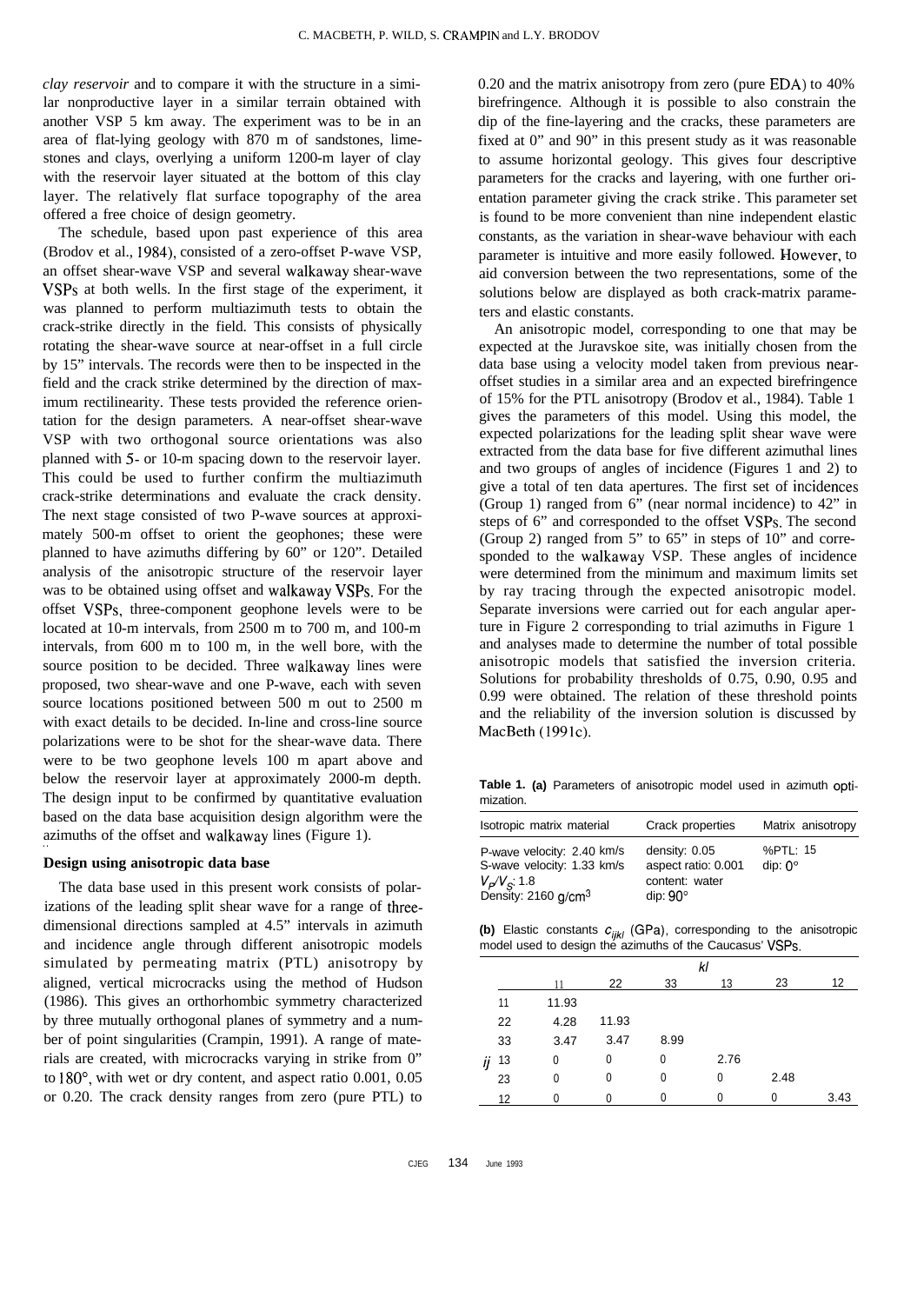#### OPTIMAL ACQUISITION GEOMETRY



**Fig.** 1. Proposed field layout for the Caucasus VSP experiment with tria azimuths (dotted lines) for the walkaway and offset VSPs which are analysec using the data base inversion. Solid lines correspond to the lines used in the final field acquistion and the large arrow to the crack strike determined from nultiazimuth tests.





**Fig.** 2. Equal-area plot of polarizations for leading shear wave, corresponding to the anisotropic model of Table 1. This pattern has been recovered from the data base entry for this model. Limits of the apertures used in the design are drawn as rectangles at five different azimuths: 0°, 15°, 30°, 45" and 90" to the crack strike. At each azimuth there are two data apertures, representing the angles of incidence for the offset VSP (Group 1) and a wider range for the walkaway VSP (Group 2). Open circles indicate directions of disruptive behaviour near and at point singularities.

CJEG **135** June 199.1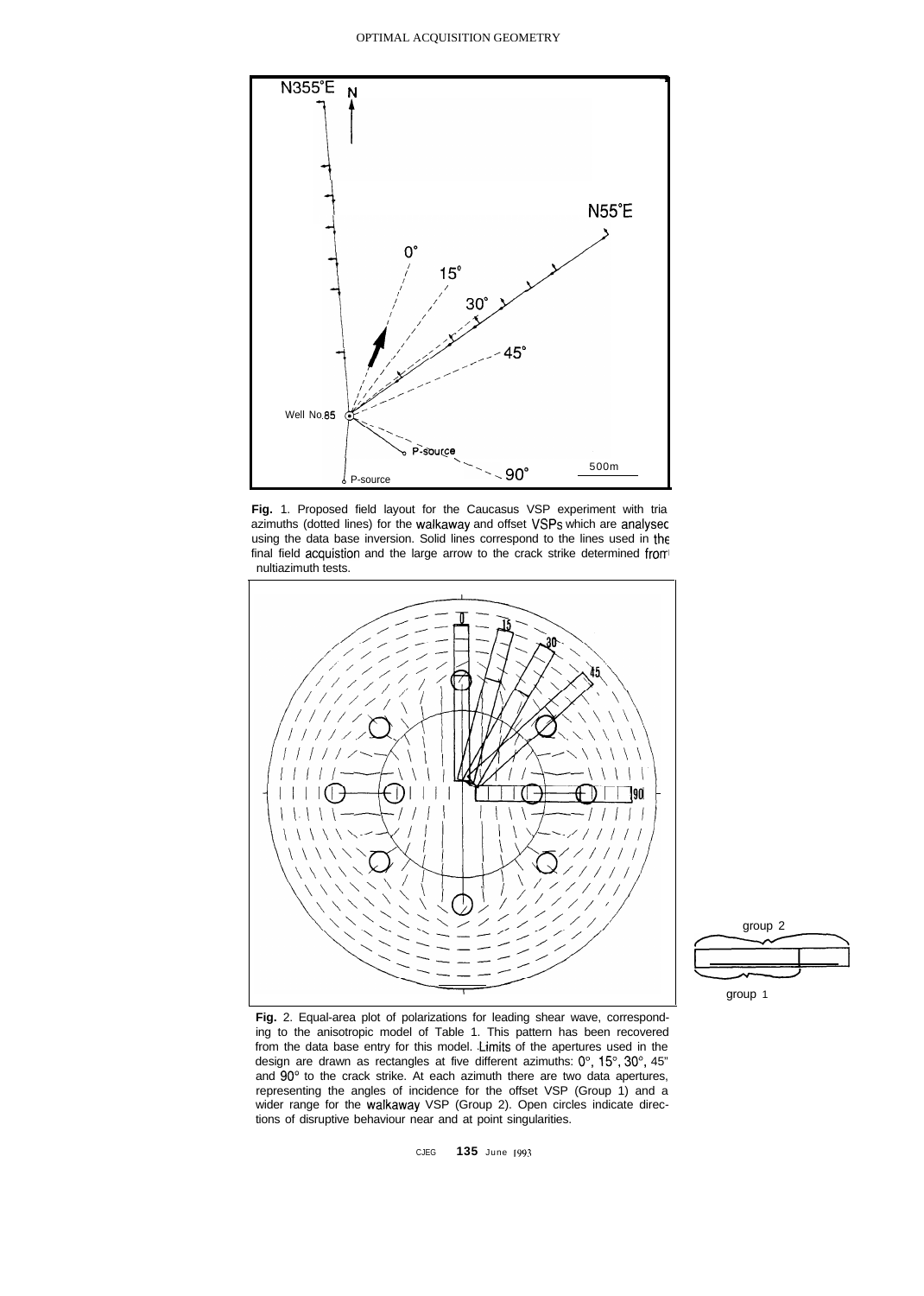Table 2a gives details of the solutions for each angular aperture, and for the different probability thresholds, with Figures 3a through 3e showing charts of the inversion solutions for each azimuth and a probability threshold of 0.95. The left-hand charts show solutions for the offset VSPs and the right-hand charts show solutions for the walkaway VSPs. The open triangles correspond to the actual model used to compute the observed (expected) polarizations (Table l), the solid triangles correspond to the best inversion solutions, and the shaded areas indicate the solutions which are above the probability threshold of 0.95. This representation shows overlapping parameter values of each solution, so that not all of the parameter combinations will be good solutions, but it is convenient for studying the degree of nonuniqueness. The inversion charts for the 0" azimuth (parallel to the crack strike) (Figure 3a) show that it appears impossible to determine a unique solution for the inversion within these prescribed limits, with many models satisfying both VSPs. There is a lower limit on the percentage of PTL anisotropy. It is interesting to note that in this case the crack strike is totally unresolved as many PTL models may fit the observed (expected) polarizations. In contrast, the 15" azimuth (Figure 3b) allows all crack-matrix parameters to be resolved for both offset and walkaway experiments. Changing the line azimuth to 30" (Figure 3c) increases the nonuniqueness for the offset VSP again, with the aspect ratio and content now becoming unresolved, although the walkaway data still resolve the model parameters. The trend continues for the offset VSPs at 45" azimuth (Figure 3d), with a further degradation in the offset inversion results, with only the crack strike and the percentage of PTL remaining resolved. The final set of solutions for a line perpendicular to the crack strike (Figure 3e) is completely unresolved for these threshold values, with only crack strike remaining adequately resolved. Angles between 45" and 90" were not chosen as they gave identical results to the conjugate angles, above.

**Table** 2. (a) Details of inversion solutions for different offset (Group 1) and walkaway (Group 2) VSP designs. Last four columns give percentage of anisotropic models in data base which have objective functions greater than the threshold probability values of 0.99, 0.95, 0.90 and 0.75, respectively.

| Azimuth  | VSP   | CPU   | Percentage of total               |  |  |  |
|----------|-------|-------|-----------------------------------|--|--|--|
| (°)      | Group | (min) | >0.90<br>>0.95<br>>0.99<br>>0.75  |  |  |  |
| 0        |       | 24    | 1.9522 2.0210 2.2928 3.6608       |  |  |  |
| $\theta$ | 2     | 24    | 0.7583 0.7623 0.8483<br>1.5895    |  |  |  |
| 15       |       | 24    | 0.0026 0.0026 0.0064 0.0818       |  |  |  |
| 15       | 2     | 24    | 0.0013 0.0026 0.0038 0.0506       |  |  |  |
| 30       |       | 24    | 0.0013 0.0141 0.0510<br>0.3000    |  |  |  |
| 30       | 2     | 24    | 0.0013 0.0017 0.0514<br>0.0596    |  |  |  |
| 45       |       | 24    | 0.0206 0.0574<br>0.0013<br>0.5399 |  |  |  |
| 45       | 2     | 24    | 0.0026 0.0643<br>0.0526<br>0.0013 |  |  |  |
| 90       |       | 24    | 0.0164 0.0229<br>0.0051<br>0.1475 |  |  |  |
| 90       | 2     | 24    | 0.0183 0.0281<br>0.0049<br>0.1715 |  |  |  |

(b) Range of elastic constants  $c_{ijkl}$  (GPa) corresponding to the anisotropic models accepted by the inversion at a 0.95 probability threshold value for the walkaway at an azimuth of 15°.

|           |       | kl           |             |      |                 |                 |
|-----------|-------|--------------|-------------|------|-----------------|-----------------|
|           | 11    | 22           | 33          | 13   | 23              | 12              |
| 11        | 11.93 |              |             |      |                 |                 |
| 22        | 4.28  | 11.93        |             |      |                 |                 |
| 33        | 3.47  | 3.47         | 8.99        |      |                 |                 |
| 13        | 0     | 0            | 0           | 2.76 |                 |                 |
| ij.<br>23 | 0     | $\mathbf{0}$ | $\mathbf 0$ | 0    | 2.49<br>$-2.43$ |                 |
| 12        | 0     | $\mathbf{0}$ | 0           | 0    | 0               | 3.55<br>$-3.49$ |

(c) Range of elastic constants  $c_{ijkl}$  (GPa) corresponding to anisotropic models accepted by the inversion at a 0.95 probability threshold value for the walkaway at an azimuth of 45°.

|    |    | kl                |                   |                 |      |                 |                 |
|----|----|-------------------|-------------------|-----------------|------|-----------------|-----------------|
|    |    | 11                | 22                | 33              | 13   | 23              | 12              |
|    | 11 | 11.93<br>$-10.89$ |                   |                 |      |                 |                 |
|    | 22 | 4.29<br>$-3.91$   | 11.93<br>$-11.79$ |                 |      |                 |                 |
| ij | 33 | 3.47<br>$-3.09$   | 3.47<br>$-3.33$   | 8.99<br>$-8.85$ |      |                 |                 |
|    | 13 | 0                 | 0                 | 0               | 2.76 |                 |                 |
|    | 23 | $\mathbf 0$       | 0                 | 0               | 0    | 2.69<br>$-2.43$ |                 |
|    | 12 | 0                 | $\mathbf{0}$      | $\mathbf 0$     | 0    | 0               | 3.75<br>$-3.43$ |

From this theoretical study several quantitative recommendations can be made, which should be adopted when planning the shear-wave VSP if a prospective inversion is to have the best chance of producing a narrow range of anisotropic models and the least ambiguous interpretation of the anisotropy. Clearly the source azimuth should not be parallel or perpendicular to the crack strike, and for this specific set of polarizations the offset VSP appears unsuitable to resolve the anisotropy except at an azimuth of 15". Azimuths of either 15" and 30" (or 60" and 75") appear to be the most suitable for the walkaway VSP. The azimuth of 45" may also be used, as it shows only a slight loss in the resolution for aspect ratio.

### **Practical implementation of the proposed experiment**

In August and September 199 1, EAP associates travelled to the Caucasus to participate with the data acquisition. VSPs were carried out at both wells. The VSP acquisition proceeded in approximate accordance with the original proposals, with the exception of the shear-wave offset VSPs which were not fully recorded. Normal incidence multiazimuth tests were performed as planned, revealing the presence of crack-induced anisotropy and azimuthal isotropy due to the clay matrix. The orthorhombic combination was close to that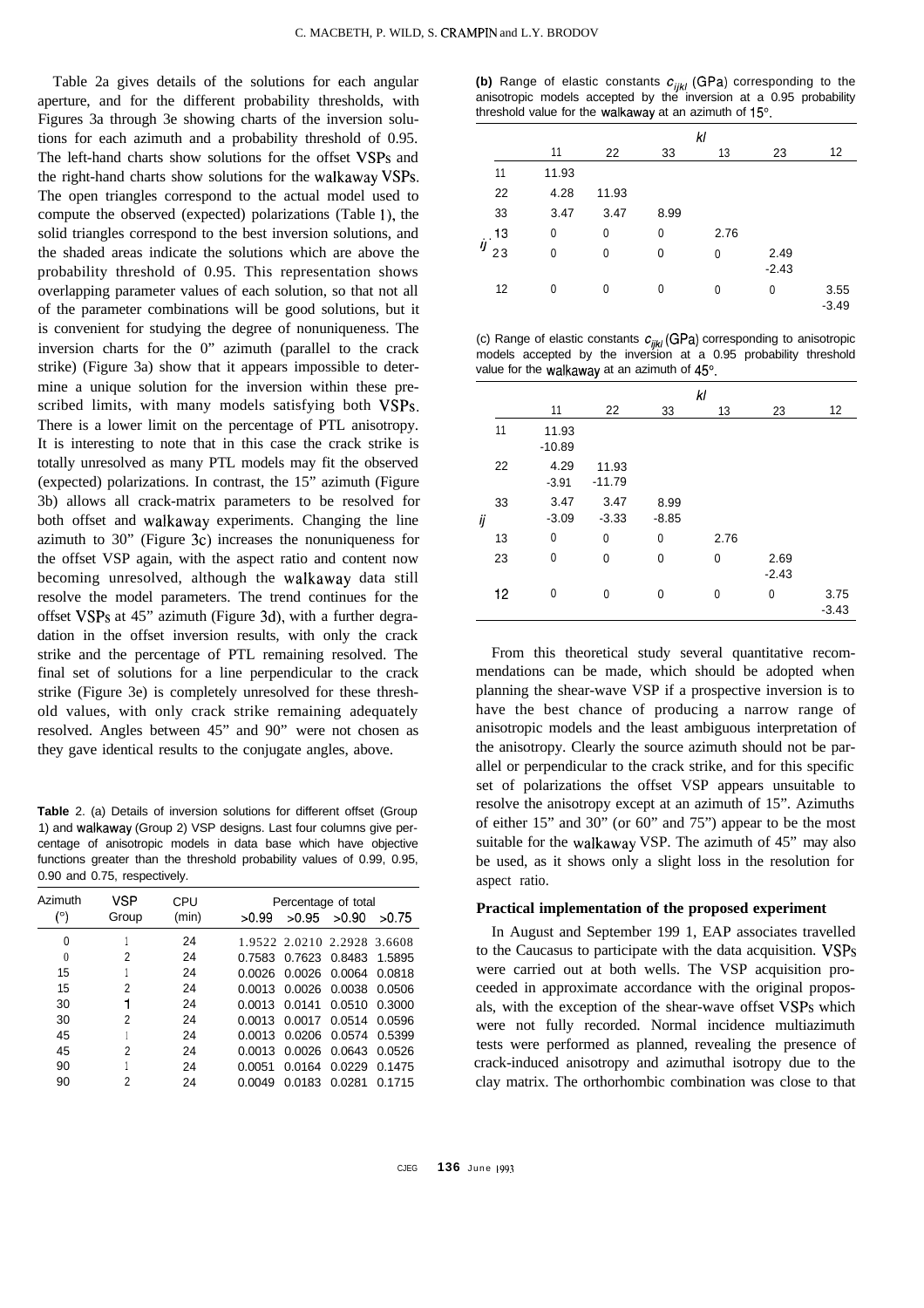

**CJEG** 137 **June IVY.?**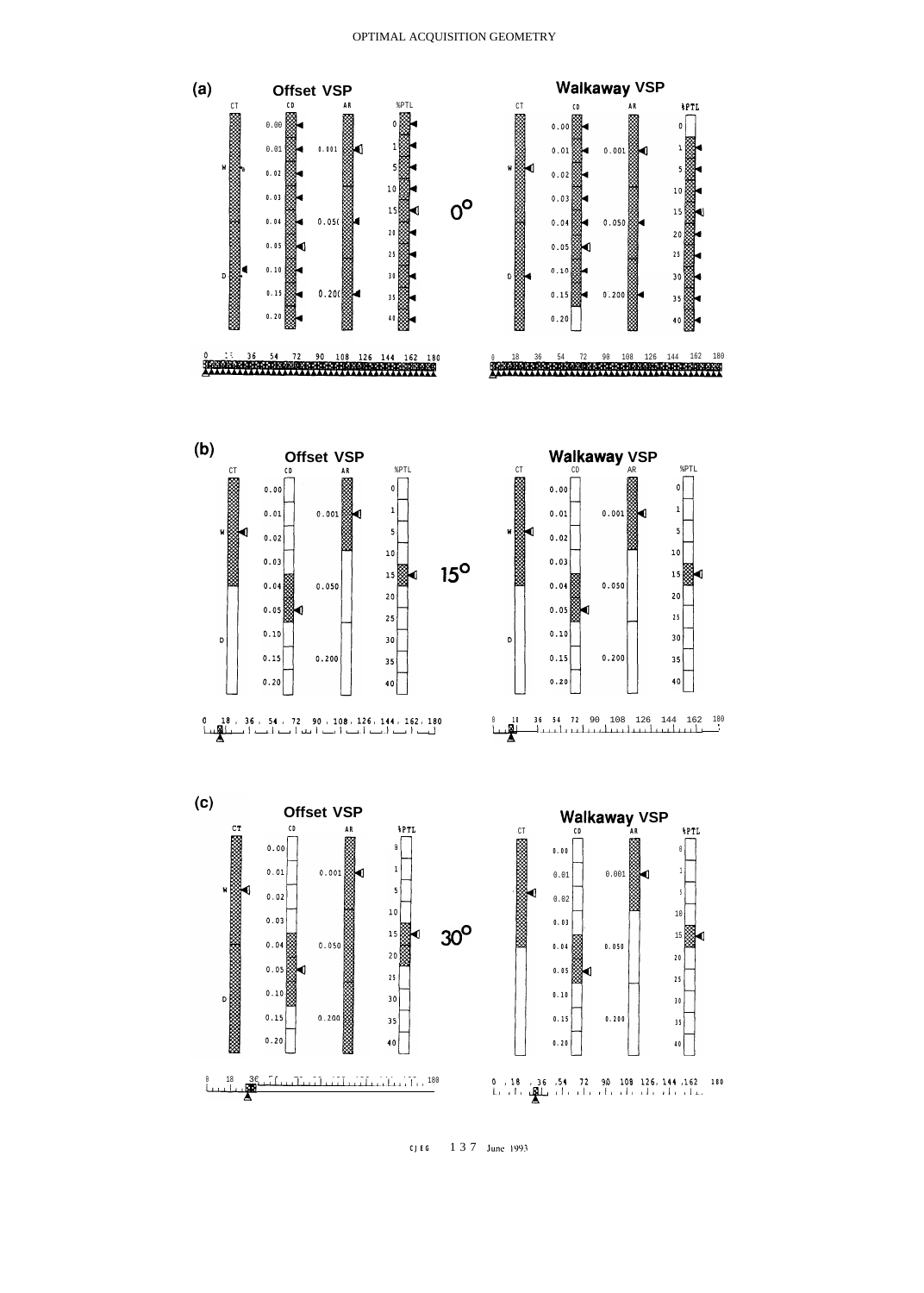

**Fig.** 3. A series of ten inversion charts showing the anisotropic parameters resolved by inverting polarizations contained within each different data aperture of Figure 2. CT refers to crack content which may be either wet (W) or dry (D), CD is the crack density, AR the aspect ratio, %PTL the differential shear-wave anisotropy for the matrix anisotropy, and the rack strike (or horizontal rotation angle of the orthorhombic system about a vertical axis) is given by the horizontal bar. The solutions are for a probability threshold of 0.95. The left-hand chart corresponds to offset VSP solutions and the right-hand chart to the walkaway VSP for azimuths of: (a)  $0^{\circ}$  (parallel to the crack strike); (b) 15"; (c) 30"; (d) 45"; and (e) 90" (perpendicular to the crack strike). The aperture for the offset VSP contains seven angles of incidence from  $6^{\circ}$  to  $42^{\circ}$  in increments of  $6^{\circ}$ . The aperture of the walkaway VSP has seven angles of incidence from  $5^{\circ}$  to  $65^{\circ}$  in increments of  $5^{\circ}$ . The open triangles correspond to the actual parameter values for the model solution. The solid triangles correspond to the best solution found by the inversion, given by a maximum in the objective function (there may be more than one best solution). The shaded areas on vertical bars and along azimuth scale indicate solutions which are acceptable within experimental error, with values for the objective function greater than the threshold probability.

CJEG **138** June 1993